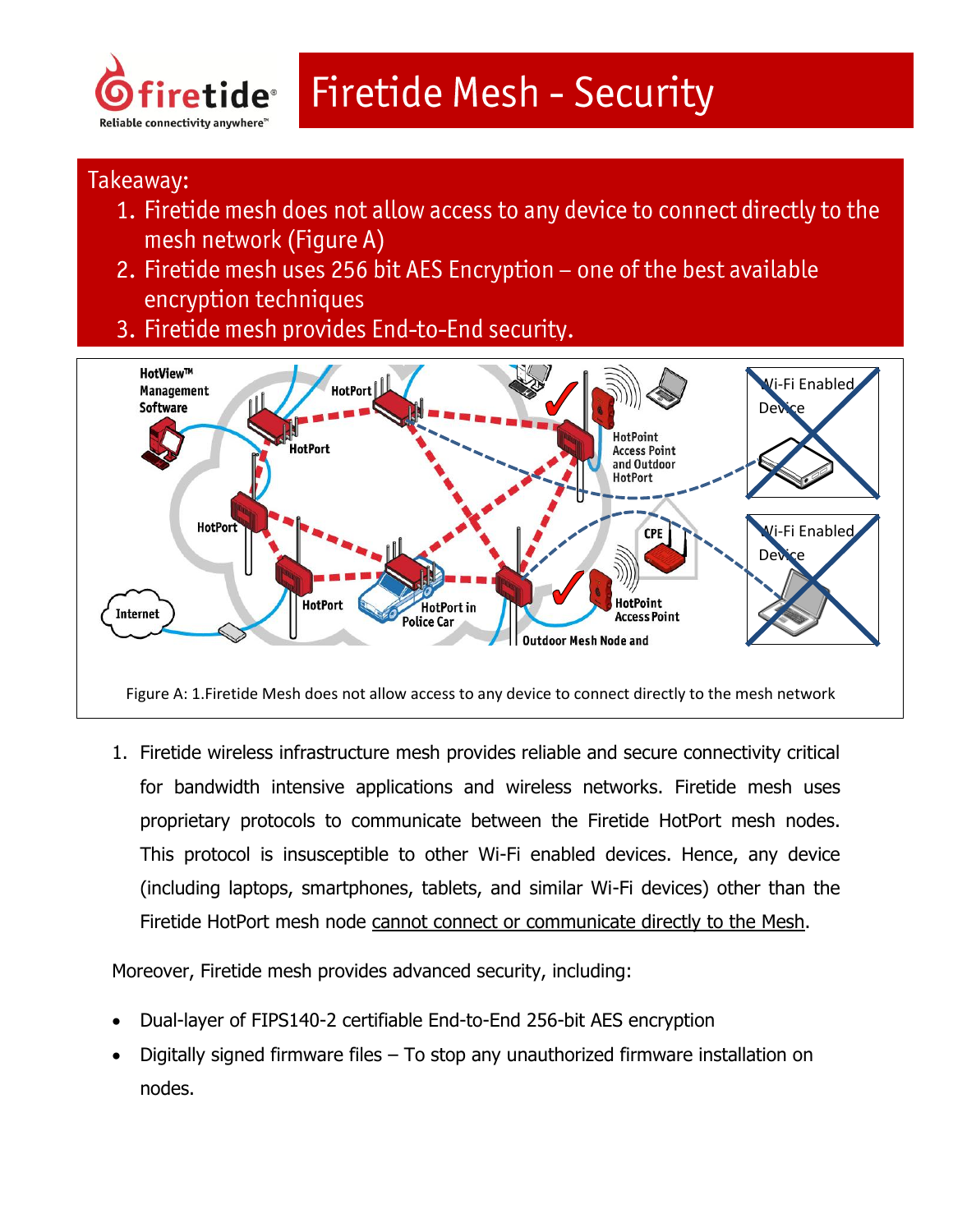- VLAN based access control lists
- 2. **Advanced Encryption Standard (AES)** is a widely adopted data encryption standard and is significant because the United States government has approved it. AES is already the choice of many commercial and government organizations internationally. There are many areas where AES is now in commercial use such as high-end VPN software from Checkpoint, Cisco, and Symantec. AES is also found in network appliances, VoIP services, to provide security for process control (SCADA) systems and hardware implementations that use both FPGAs and ASICs. Firetide mesh deploys the highest available 256 bits key size for the AES encryption.

#### 3. **End-to-End Security**

256 bits key size for the AES encryption coupled with the End-to-End packet transmission provides a more secured solution. The benefit delivered by this End-to-End transmission is that it eliminates the need to open up packets into L3 between hops. Consequently, there is no need to check the IP address and route it at every hop. This eliminates any potential chances of sniffing data packets over hop making the whole process tightly secure and faster.



Data packets need to be decrypted at every hop

The contents of this document are subject to change without notice. Copyright Notice: ©2012 Firetide, Inc. All rights reserved. Trademarks: Firetide, the Firetide logo, Instant Mesh Networks, HotPort, and HotPoint, are trademarks of Firetide, Inc. All other trademarks are the property of their respective owners. FTMH0000-072001